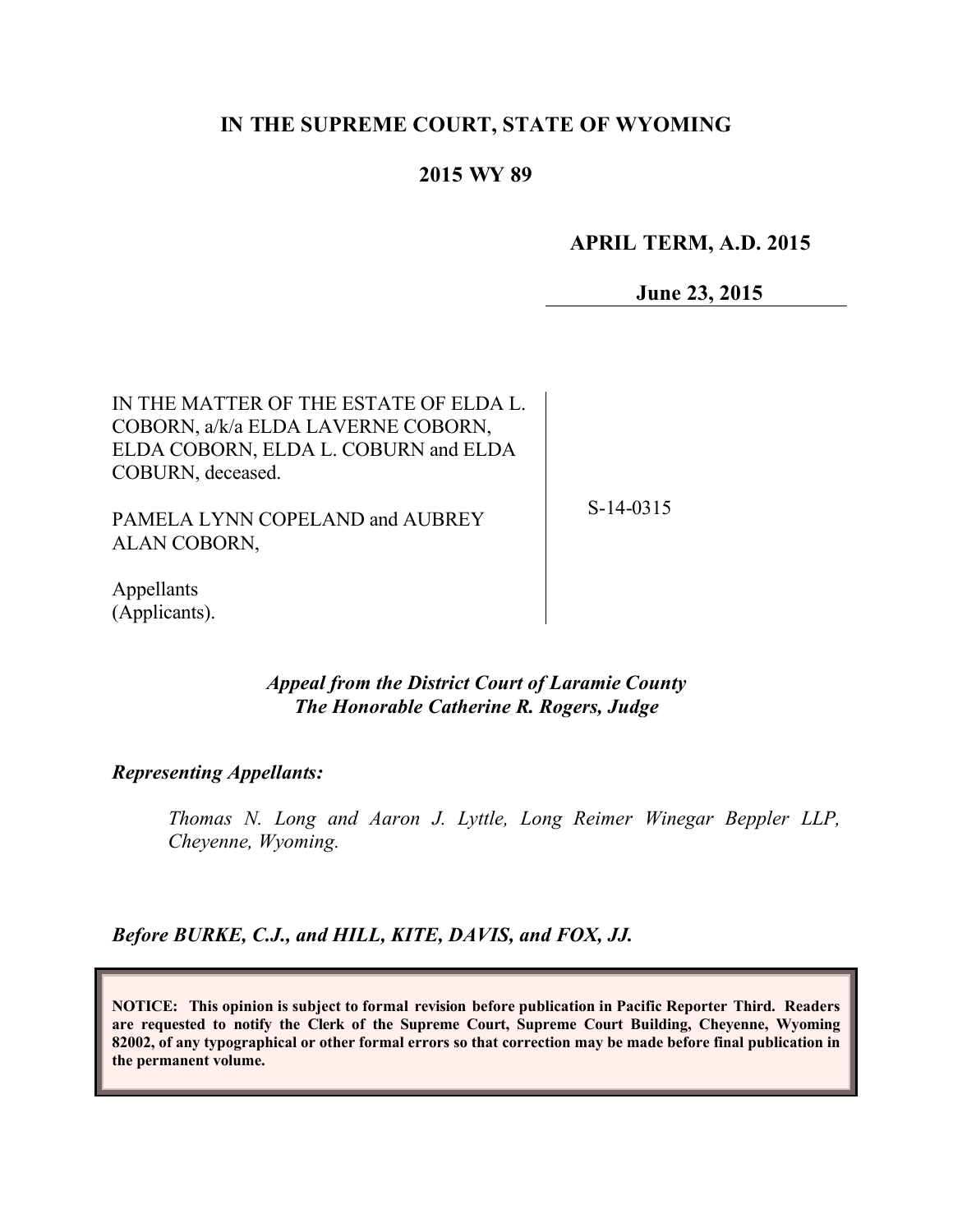#### **BURKE, Chief Justice.**

[¶1] In this probate case, Appellants, Pamela Lynn Copeland and Aubrey Alan Coborn, challenge the district court's order denying, in part, an application for a summary decree of distribution. Appellants claim the Laramie County district court erred in refusing to distribute Wyoming real property not located in Laramie County. The court declined to distribute the property because it determined that it had statutory authority to order summary distribution of the decedent's real property interests located in the county in which the district court is located, but not real property located in other Wyoming counties. We will reverse and remand for further proceedings.

#### *ISSUE*

[¶2] Appellants present this issue:

Whether Wyo. Stat. Ann. § 2-1-205 (LexisNexis 2013), which permits a district court to grant summary distribution of small estates, requires Appellants to file a petition for summary distribution in every county in which the decedent's property was located.

#### *FACTS*

[¶3] Elda L. Coborn died intestate on March 17, 2014. She owned a house in Laramie County, Wyoming, mineral interests in Campbell and Johnson Counties, and personal property. Appellants are the daughters of Ms. Coborn. They filed an "Application for Summary Decree of Distribution of Real and Personal Property" in the district court in Laramie County, Wyoming. In accordance with the statutory requirements for summary distribution found in Wyo. Stat. Ann. § 2-1-205, they alleged that the entire estate was located in Wyoming or otherwise subject to probate in Wyoming, and that its total value did not exceed \$200,000.

[¶4] The district court granted the application in part, distributing the personal property and the real property located in Laramie County. The court denied the application with regard to the mineral interests in Campbell and Johnson Counties, based upon its determination that the statute did not authorize the court to distribute real property located in other Wyoming counties. Appellants challenge that determination in this appeal.

### *STANDARD OF REVIEW*

[¶5] To resolve this case, we must interpret Wyo. Stat. Ann. § 2-1-205.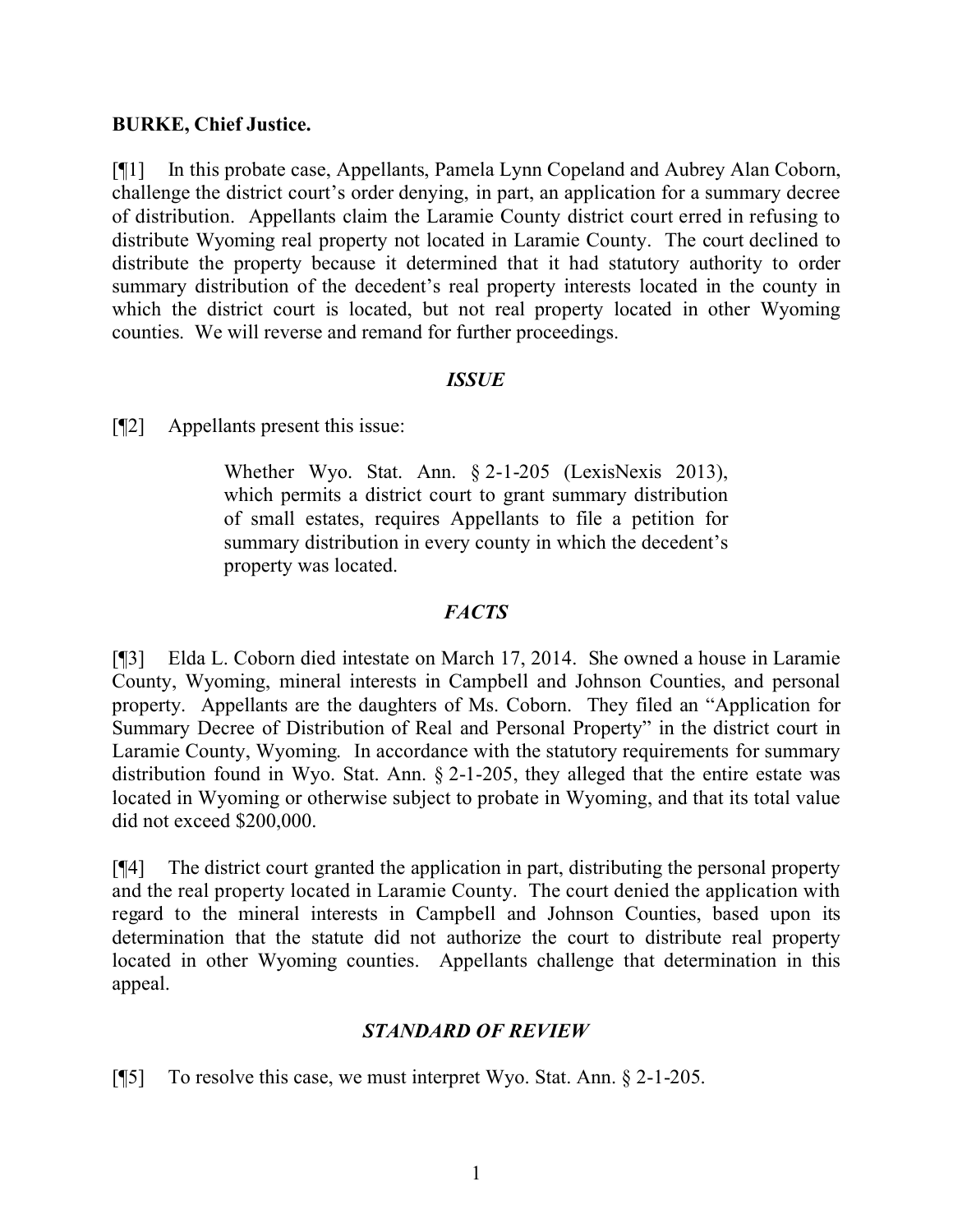When we interpret statutes, our goal is to give effect to the intent of the legislature, and we "attempt to determine the legislature's intent based primarily on the plain and ordinary meaning of the words used in the statute." *Krenning v. Heart Mountain Irrigation Dist.*, 2009 WY 11, ¶ 9, 200 P.3d 774, 778 (Wyo. 2009). Statutory interpretation presents a question of law, so our review of the district court's conclusions is *de novo*. *Id*.; *Sinclair Oil Corp. v. Wyo. Dep't of Revenue*, 2010 WY 122, ¶ 7, 238 P.3d 568, 570 (Wyo. 2010).

*In re Estate of Scherer*, 2014 WY 129, ¶ 5, 336 P.3d 129, 131 (Wyo. 2014).

# *DISCUSSION*

[ $[$ 6] Wyo. Stat. Ann. § 2-1-205(a) provides as follows:

If any person dies who is the owner of personal or real property, including mineral interests, but whose entire estate including personal property does not exceed two hundred thousand dollars (\$200,000.00), the person or persons claiming to be the distributees of the decedent may file, not earlier than thirty (30) days after the decedent's death, an application for a decree *in the district court of the county where the property is situated*.

(Emphasis added.) The district court reasoned that, with respect to the decedent's mineral interests in Campbell and Johnson Counties, it was "not a 'district court of the county where the property is situated.'" It therefore denied Appellants' application to distribute the real property interests located in Campbell and Johnson Counties.

[¶7] Appellants contend that the language of the statute is ambiguous and, for various reasons, should be interpreted to authorize a district court to distribute real property in other counties. Appellants point out that, according to the title of this statute, it was intended to provide a "[s]ummary procedure for distribution of personal or real property." According to Appellants, requiring distributees to file probate actions in every county in which the decedent owned real property would contravene the statute's general purpose of providing a speedy and efficient process for administering relatively small estates. Appellants assert that it is more consistent with the statutory purpose to allow a district court to order summary distribution of real property throughout Wyoming. However, legislative action taken subsequent to the district court's decision renders a detailed analysis of Appellants' arguments unnecessary.

[¶8] In its 2015 session, the Wyoming Legislature amended the statute at issue. The